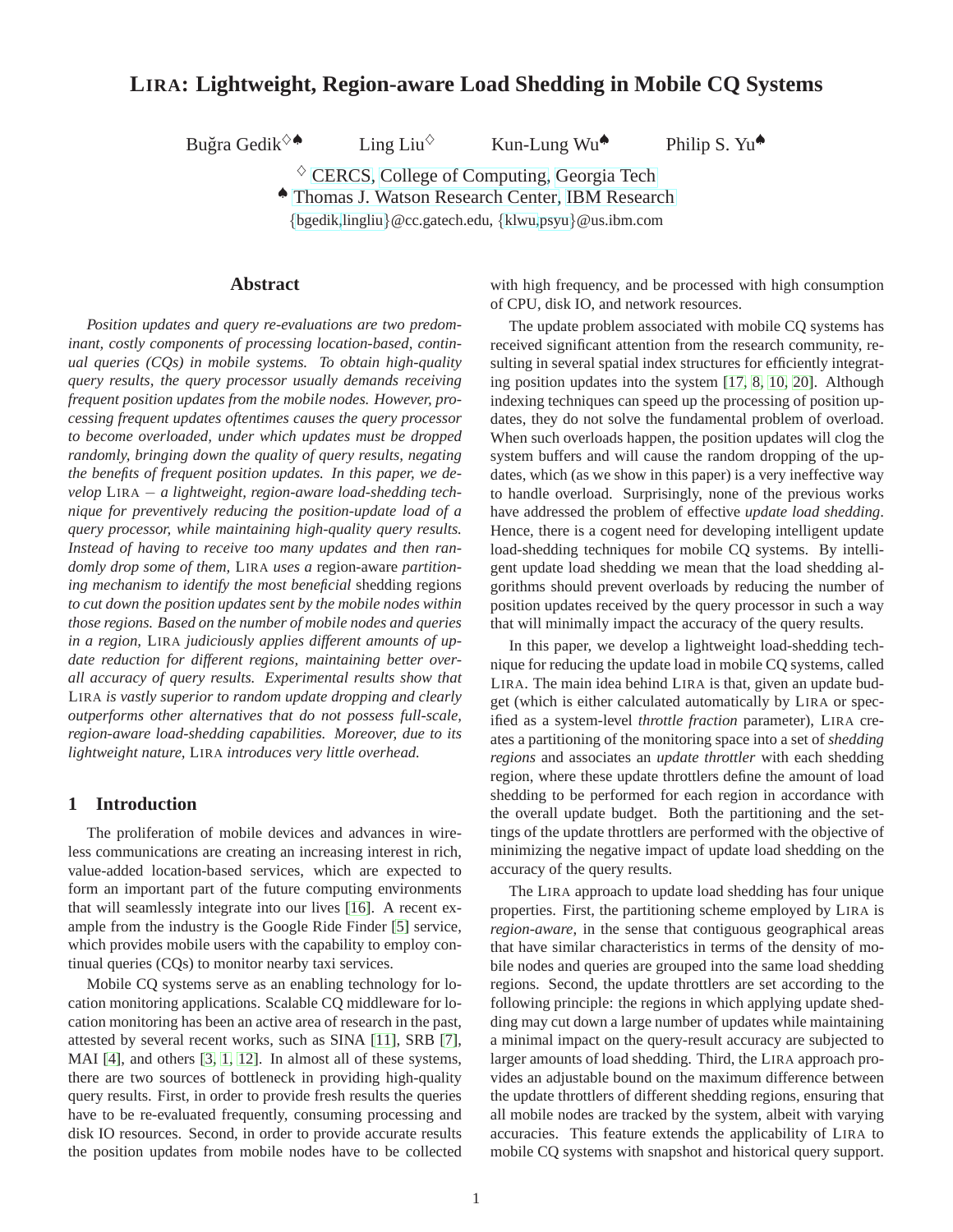Last but not the least, LIRA introduces very little overhead and can be employed in conjunction with any CQ systems that employ update-efficient index structures, such as the TPR-tree [\[15\]](#page-12-4).

We evaluate our load shedding approach using realistic location data synthetically generated using existing road maps and real-world traffic volume data. We devise a set of evaluation metrics to assess the effectiveness of LIRA and empirically show that LIRA is vastly superior to update dropping and clearly outperforms other alternatives that do not provide fullscale, region-aware load shedding capabilities.

# **2 Overview**

In this section we describe the fundamental concepts underlying the LIRA load shedder, introduce some of the notations used in the paper, and present the system architecture.

# 2.1 Design Ideas

There are two primary types of load shedding techniques that can be used to reduce the number of position updates received from the mobile nodes: *server-actuated* and *source-actuated*. In server-actuated shedding, the position updates are dropped by the CQ server in order to match the update arrival rate with the service rate of the server. This has two major disadvantages. First, the dropped updates are unnecessarily transferred from the mobile nodes to the CQ server, wasting the network bandwidth of wireless medium. Second, these excessive updates still have to be received by the server (even though will be dropped later), and thus contribute to the processing load. On the other hand, the source-actuated approach requires some coordination between the server and the mobile nodes, since the load shedding decisions are made by the server.

A commonly used mechanism for actuating the position update reduction at the mobile node side is motion modeling, also known as *dead reckoning*. Motion modeling uses approximation for location update prediction. Concretely, instead of reporting their position updates each time they move, mobile nodes only report the parameters of a model approximating their motion when the model parameters change significantly. A significant change in the model parameters is decided based on an *inaccuracy threshold* ∆ and the last reported model parameters. When the predicted position of the mobile node deviates from the actual position of the node by more than  $\Delta$ , the new motion parameters are reported. A popular motion model is piece-wise linear approximation of the mobile node movement [\[19\]](#page-12-5), whereas more advanced models also exist [\[2\]](#page-11-8). However, for the purpose of this paper the particular motion model used is not of importance. In the design of the LIRA load shedder, this inaccuracy threshold  $\Delta$  is used as a control knob to adjust the number of position updates received. Without loss of generality, we adopt linear motion modeling in LIRA. Note that many of the existing mobile CQ systems have built-in support for linear motion modeling [\[15,](#page-12-4) [17,](#page-12-2) [4\]](#page-11-3). In this paper we take the source-actuated approach to develop LIRA, which provides a lightweight method to coordinate the server-initiated but source-actuated update load shedding.

A straightforward but naïve way of shedding update load is to have all mobile nodes to use a single system-controlled inaccuracy threshold. Let  $\Delta_{\vdash}$  be the minimum value that the inaccuracy threshold can take, which defines the ideal resolution of



<span id="page-1-0"></span>Figure 1: Reduction in the number of location updates received with different inaccuracy thresholds

position updates. Let  $\Delta_{\text{z}}$  be the maximum value that the inaccuracy threshold can take, which defines the lowest resolution of position updates required to achieve reasonable query result accuracy. The inaccuracy threshold  $\Delta$  can be set to a value within  $[\Delta_{\vdash}, \Delta_{\dashv}]$  in order to adjust the update expenditure of the system. By increasing  $\Delta$  from  $\Delta_{\vdash}$  to  $\Delta_{\dashv}$ , the number of updates will decrease even though this reduction is not linear as shown in Figure [1](#page-1-0)<sup>[1](#page-1-1)</sup>. The figure plots  $f(\Delta)$ , called the *update reduction factor*. For a given inaccuracy threshold  $\Delta \in [\Delta_{\vdash}, \Delta_{\dashv}], f(\Delta)$ gives the number of position updates received relative to the case of  $\Delta = \Delta_{\vdash}$ . As observed from Figure [1,](#page-1-0) the rate of reduction in the update expenditure is more pronounced while  $\Delta$  is increased within the proximity of  $\Delta_{\vdash} = 5$  meters, whereas it reduces to a fixed slope (linear decrease in the number of updates) as  $\Delta$  gets closer to its maximum value of  $\Delta$ <sub>→</sub> = 100 meters.

A key observation we make in this paper is that different regions of the monitoring space exhibit different characteristics in terms of the densities of mobile nodes and queries and can benefit from differing amounts of load shedding. This observation suggests that a uniform  $\Delta$  approach is significantly suboptimal. To understand this better, we plot the desirability of load shedding for regions with differing characteristics in Table [1.](#page-1-2)

<span id="page-1-2"></span>

| m<br>n | low | high | Table 1: Region charac-                      |
|--------|-----|------|----------------------------------------------|
| low    |     |      | teristics and preference of<br>load shedding |
| high   |     |      |                                              |

Let  $n$  be the number of mobile nodes and  $m$  be the number of queries within a region. When  $n$  is low and  $m$  is high for a region, load shedding should be avoided as much as possible (upper right quadrant in Table [1](#page-1-2) is marked with  $\times$  to show this). This is because a small number of nodes that generate a small number of updates are used for answering a large number of queries for this region, which implies that increasing  $\Delta$  here will significantly impact the overall query accuracy, while bringing only a small reduction in the number of position updates received. In contrast, load shedding is very desirable when  $n$  is high and  $m$  is low for a region (lower left quadrant in Table [1](#page-1-2) is marked with  $\checkmark$  to show this). This is because a large number of nodes that generate a large number of updates are used for answering a small number of queries for this region. It implies that increasing  $\Delta$  will minimally impact the overall query accuracy, while bringing a large reduction in the number of position updates received. Interestingly, the ratio  $m/n$  does not completely characterize the preference of one region over another for increasing the inaccuracy threshold  $\Delta$ . This is because the over-

<span id="page-1-1"></span><sup>&</sup>lt;sup>1</sup>The experimental setup and default parameters used to generate the graphs in Figure [1](#page-1-0) are given in Section [4.2](#page-7-0)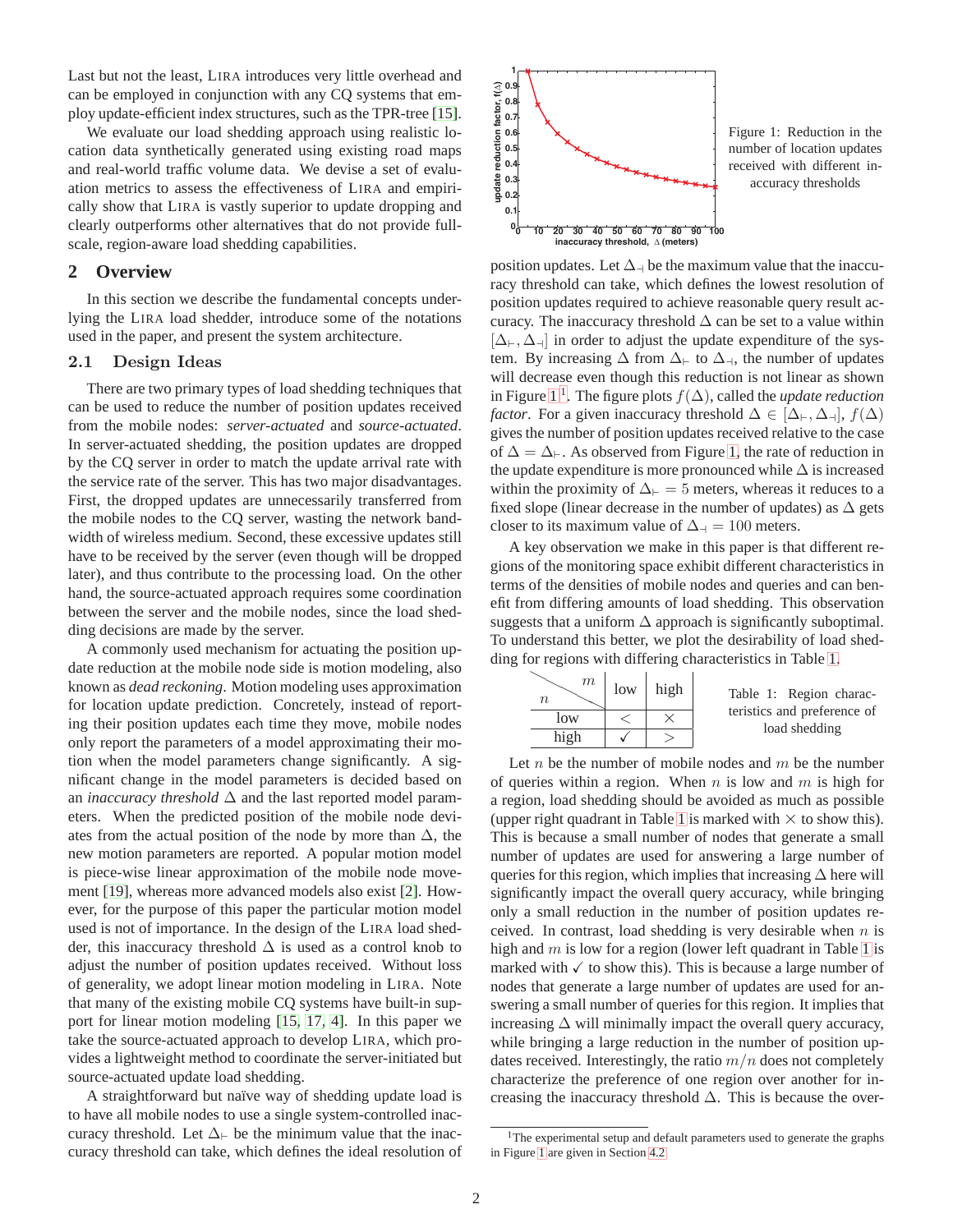all inaccuracy introduced in the mobile node positions increases linearly with increasing  $\Delta$ , whereas the amount of update reductions increases non-linearly as  $\Delta$  increases. This is why regions with small  $m$  and  $n$  are less attractive for load shedding compared to the regions with large  $m$  and  $n$ , but comparing to the scenario of high  $m$  and low  $n$  both being better choices for load shedding (the symbols  $\langle$  and  $\rangle$  indicate this in Table [1\)](#page-1-2).

This insight leads us to a region-aware approach to update load shedding. Concretely, in LIRA we partition the geographical area of interest into l shedding regions, denoted by  $A_i, i \in$ [1..*l*]. Furthermore, we associate an inaccuracy threshold with each shedding region  $A_i$ , denoted by  $\Delta_i$ . We call  $\Delta_i$  the update throttler of the region  $A_i$ . A simple way of determining the shedding regions is to partition the entire geographical space of interest into *l* regions evenly. However, such even partitioning of the space is unlikely to produce an effective solution, since the level of heterogeneity (in terms of the number of mobile nodes and queries) inside two given equally-sized regions may differ significantly. Intuitively, a region where further partitioning generates sub-regions of similar characteristics in terms of densities of mobile nodes and queries does not provide any gain with regard to reducing the number of position updates while minimizing the query result inaccuracy. Thus the design of the LIRA load shedder should address the following two challenges: (1) How to partition the geographical space of interest into a set of shedding regions effectively, and (2) How to set the update throttler for each region to minimize the inaccuracy introduced in query results while meeting our update budget constraint.

In LIRA we introduce the concept of throttle fraction to define the position update budget of the system, denoted by  $z \in [0, 1]$ . For instance,  $z = 0.75$  means that the number of updates should be reduced by a quarter, compared to the case of using a common  $\Delta = \Delta_{\vdash}$ . The throttle fraction can be calculated automatically by the server in reaction to overload situations by observing the size of the system message queue (see Section [3.4\)](#page-6-0). Alternatively, when the server is not overloaded but the wireless communication load of receiving updates are putting a heavy burden on the network, the throttle fraction can be manually set as a system-level parameter. In the next section we discuss the system architecture and describe how we compute the  $l$  shedding regions and how to set the update throttlers for the  $l$  regions within a given system-controlled position update budget, represented by the throttle fraction z.

## 2.2 System Architecture

Figure [2](#page-2-0) illustrates the system architecture of LIRA, which consists of three layers. The first layer is formed by the mobile CQ server. The server has three main responsibilities. First, it sets the throttle fraction  $z \in [0, 1]$  to define the position update budget of the system. Second, it is responsible for calculating the shedding regions and the associated update throttlers for a given update budget, that is for a given value of the throttle fraction z. Third, it is responsible for reporting to each base station in the second layer, the subset of shedding regions and update throttlers corresponding to the base station's coverage area.

The set of base stations that cover the space of interest form the second layer. The base stations are assumed to be connected to the mobile CQ server via the wired network. They provide wireless networking services to the mobile nodes. The base sta-



<span id="page-2-0"></span>Figure 2: System Architecture

tions are responsible for broadcasting the subset of load shedding regions and update throttlers corresponding to their coverage area to mobile nodes, when the server reports a change in the partitioning or the update throttler values. The base stations are also responsible for sending the shedding regions and update throttlers to a mobile node entering into a new base station's coverage area during a hand-off.

The set of mobile nodes form the third layer of our system. The mobile nodes are responsible for reporting their positions to the mobile CQ server using dead reckoning. However, the inaccuracy threshold used by a mobile node is dependent on the region in which it resides. As a result, the mobile nodes store a subset of shedding regions and update throttlers corresponding to the coverage area of their current base station. As the mobile nodes move from one shedding region to another within their base station's coverage area, they use the update throttler corresponding to their current shedding region as the inaccuracy threshold. The update throttler to use is determined locally. When the mobile nodes switch base stations, they change the subset of shedding regions and update throttlers they store based on the information they receive from the new base station.

## **Factors Affecting the Number of Shedding Regions**

From the description of the system architecture, one may observe an interesting trade-off in setting the number of shedding regions l. On the one hand, the larger the number of shedding regions is, the more fine grained is the partitioning, leading to more fully exploiting the potential heterogeneity existent in the geographical space of interest in terms of different characteristics of regions with respect to the number of mobile nodes and queries. On the other hand, as the number of shedding regions increase, the average number of update throttlers and shedding regions per base station coverage area grows. This implies that the mobile nodes should know about a larger number of shedding regions and update throttlers. This increases the cost of finding the correct update throttler to use at the mobile node side, as well as the communication cost of disseminating the new set of throttle fractions and shedding regions to the mobile nodes once they are updated by the server. Thus a careful setting of  $l$  is critical for the overall system scalability in terms of both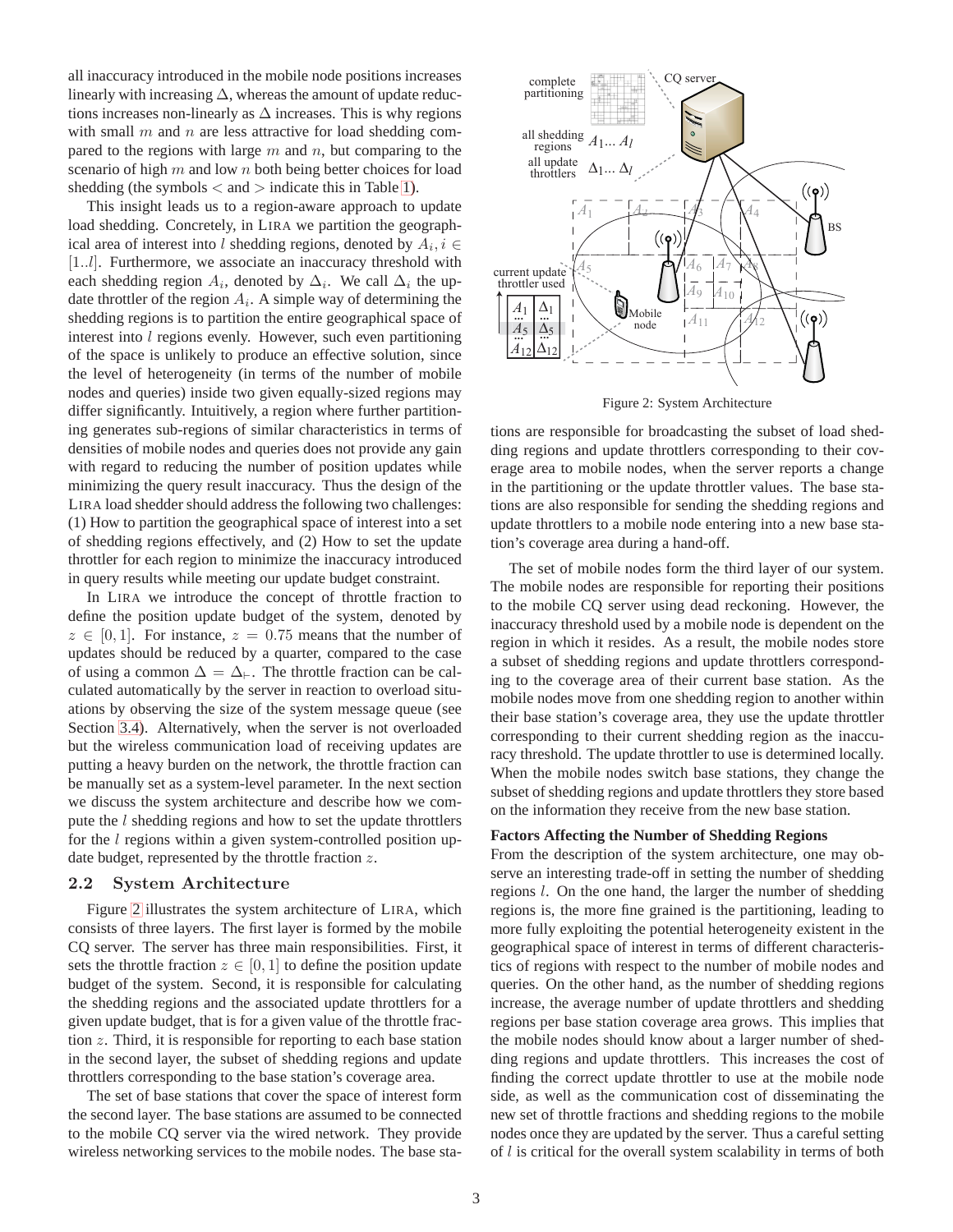service quality and wireless communication bandwidth.

We below describe in detail our design of Lira load shedder in two steps. In Section [3,](#page-3-0) we discuss how the Lira load shedder works to shed loads effectively, including how to set the throttle fraction z, how to partition the geographical space of interest into  $l$  shedding regions, and how to determine the update throttle for each of the shedding regions. In Section [4,](#page-7-1) we discuss in detail how the LIRA system sets  $l$  to achieve a sufficiently fine granularity in partitioning while minimizing the inaccuracy in query results, and yet putting very little load on the mobile nodes and the wireless network.

# <span id="page-3-0"></span>**3 The LIRA Load Shedder**

In this section we describe the main technical components of the LIRA load shedder, encompassing the three major serverside functionalities: (1) partitioning the geographical space of interest into  $l$  shedding regions for a given  $l$ , performed by the GRIDREDUCE algorithm, (2) determining the update throttler for each of the l shedding regions, performed by GREEDYIN-CREMENT algorithm, and  $(3)$  setting the throttle fraction  $z$  to adjust the system-wide position update budget, performed by THROTLOOP algorithm. These three algorithms work in cooperation to perform the load shedding. In particular, the THROT-LOOP algorithm monitors the performance of the system under the current workload and resource availability to decide the throttle fraction  $z$ . Given  $z$  computed by THROTLOOP and the number *l* of shedding regions specified as a system-supplied parameter, the GRIDREDUCE algorithm creates a partitioning of the entire geographical space of interest and computes the set of l shedding regions, i.e.,  $A_i$  ( $i \in [1..l]$ ). Finally, given z, l, and  $A_i$ 's, the GREEDYINCREMENT algorithm determines the update throttlers for the l shedding regions, i.e.,  $\Delta_i$  ( $i \in [1..l]$ ).

A common thread that is shared by all three algorithms is the optimization problem of finding a partitioning and the associated set of update throttlers that defines the near-optimal load shedding strategy, which sheds the load within the given update budget  $z$  and yet minimizes the inaccuracy of the results of queries. Thus, in this section we first formally define our update load shedding problem, and then we describe the three key algorithms of the Lira load shedder.

## 3.1 Problem Formulation

The problem is to find a partitioning of  $A_i$ ,  $i \in [1..l]$ , and an associated set of update throttlers  $\Delta_i, i \in [1..l]$ , such that certain constraints are met (e.g., the update budget is respected) and an objective function is optimized (i.e., inaccuracy in query results is minimized). We start with formulating the two constraints. Let  $n_i$  denote the number of mobile nodes within shedding region  $A_i$ . The following two constraints should hold:

$$
\sum_{i \in [1..l]} n_i \cdot f(\Delta_i) \le z \cdot n \cdot f(\Delta_{\vdash})
$$
  
\n
$$
\forall \forall \sum_{i \in [1..l]} \Delta_{\vdash} \le \Delta_i \le \Delta_{\dashv}
$$

The first constraint, which we call the *update budget constraint*, states that the number of updates received under the regionaware load shedding approach should not exceed z (throttle fraction) times the number of updates that would have been received if there were no load shedding applied, i.e., we were to use a uniform inaccuracy threshold of  $\Delta_{\vdash}$  for all nodes. Note that we have  $f(\Delta_{\vdash}) = 1$ . The second constraint defines the domain of update throttlers  $(\Delta_i)$ 's).

We now formulate the objective function of the problem we want to minimize, that is the inaccuracy in query results. For the purpose of this problem formalization we define the inaccuracy introduced by using an update throttler value of  $\Delta_i$  for a given region  $A_i$  as the number of queries in the region  $A_i$ , denoted by  $m_i$ , times the inaccuracy threshold  $\Delta_i$ , that is  $m_i \cdot \Delta_i$ . When computing  $m_i$ , queries partially intersecting the shedding region  $A_i$  are fractionally counted. The objective function that we want to minimize can be formulated as follows:

$$
InAcc({Ai}, {\Deltai}) = \sum_{i \in [1..l]} m_i \cdot \Delta_i
$$

Note that  $m_i$  and  $n_i$  are functions of the partitioning  $\{A_i\}$ . We now discuss a number of extensions to this basic problem.

#### **3.1.1 The Fairness Threshold**

The first extension to the basic problem formulation is to provide a system-level control over the difference in the inaccuracy thresholds used in different regions. We introduce a parameter called the fairness threshold, denoted by  $\Delta_{\Leftrightarrow}$ . In the original problem formulation, the shedding regions that do not contain any queries (i.e.,  $\{A_i : m_i = 0\}$ ) may be overly penalized by setting their update throttlers to maximum inaccuracy value of  $\Delta_{\mathcal{A}}$ , since the update reduction for those regions does not impact the query results. However, for mobile CQ systems supporting historic and ad-hoc queries this may be undesirable, thus  $\Delta_{\leftrightarrow}$ can be used to reduce this effect. Formally, we replace the second constraint in the basic problem formulation with the following constraint on the domain of update throttles:

$$
\bigvee_{i,j\in[1..l]}|\Delta_i-\Delta_j|\leq \Delta_{\Leftrightarrow}
$$

One extreme case of  $\Delta_{\Leftrightarrow} = \Delta_{\dashv} - \Delta_{\vdash}$  represents the original formulation, whereas the other extreme case of  $\Delta_{\Leftrightarrow} = 0$  represents the uniform  $\Delta$  scenario.

#### **3.1.2 The Speed Factor**

Different regions may have different average speeds for the mobile nodes within, and thus may exhibit different behaviors with respect to the impact of the inaccuracy threshold on the number of updates received from the mobile nodes. As a result, the update budget constraint should be adjusted using speeds to achieve a more accurate modeling of the update cost. Let us denote the average speed of mobile nodes within the shedding region  $A_i$  by  $s_i$  and the overall average speed by  $\hat{s}$  (i.e.,  $\hat{s} = \sum_{i=1}^{l} s_i \cdot (n_i/n)$ ). Assuming that the number of updates is linearly proportional to the average speed of mobile nodes, we modify our update budget constraint as follows:

$$
\sum_{i=1}^{l} n_i \cdot s_i \cdot f(\Delta_i) \leq z \cdot n \cdot \hat{s} \cdot f(\Delta \vdash)
$$

#### **3.1.3 Final Problem Formulation**

The final formulation with the two extensions is as follows: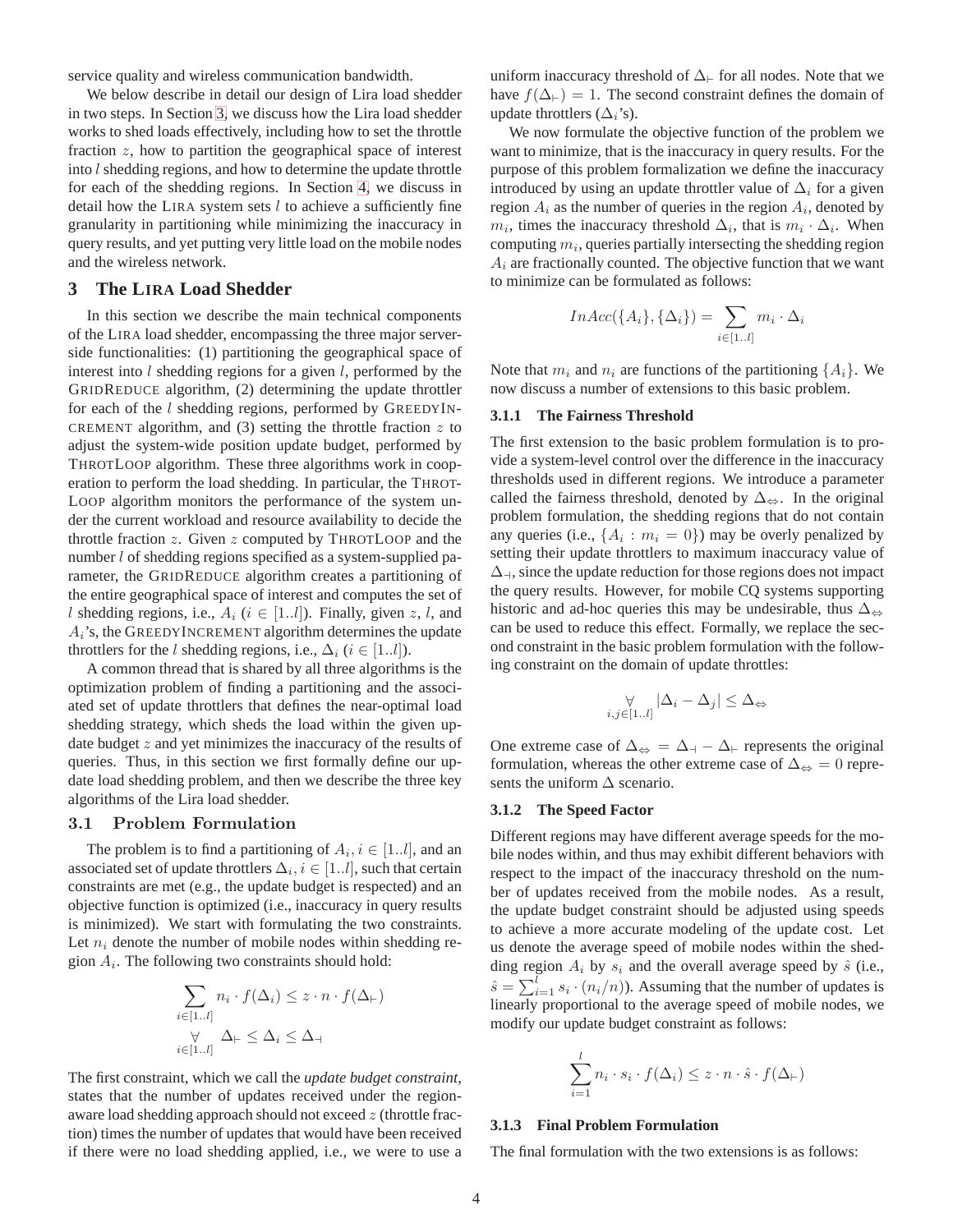$$
\underset{\{Ai_i\},\{\Delta_i\}}{\operatorname{argmin}} \quad InAcc(\{A_i\},\{\Delta_i\}) = \sum_{i \in [1..l]} m_i \cdot \Delta_i
$$
\n
$$
\text{s.t.} \quad (i) \quad \sum_{i \in [1..l]} n_i \cdot \frac{s_i}{\hat{s}} \cdot f(\Delta_i) \le z \cdot n \cdot f(\Delta_{\vdash})
$$
\n
$$
(ii) \quad \forall \, |\Delta_i - \Delta_j| \le \Delta_{\Leftrightarrow}
$$
\n
$$
(iii) \quad \forall \, |\Delta_{\vdash} \le \Delta_i \le \Delta_{\dashv}
$$

We consider the partitioning and the settings of update throttlers as separate problems. In what follows, we first provide a heuristic-based partitioning algorithm for constructing the shedding regions and then give an optimal (under certain conditions) algorithm for setting the update throttlers for a given partitioning of the space. It is worth mentioning that the problem of setting update throttlers is not a linear program, since the update reduction function  $f$  is not linear and as a result the update budget constraints are not linear.

### 3.2 GRIDREDUCE: Partitioning the Space

The goal of the GRIDREDUCE algorithm is to partition the geographical space of interest into  $l$  shedding regions, such that this partitioning produces lower query result inaccuracy. For each shedding region  $A_i$  generated, the algorithm also determines the number of nodes  $n_i$ , the number of queries  $m_i$ , and the average speed  $s_i$  for that region. This information is later used by the GREEDYINCREMENT algorithm to set the update throttlers.

The GRIDREDUCE algorithm works in two stages and uses a *statistics grid* as the base data structure to guide its decisions. The statistics grid serves as a uniform, maximum fine-grained partitioning of the space of interest. In the first stage of the algorithm, which follows a bottom-up process, we create a region hierarchy over the statistics grid and aggregate the query and mobile node statistics for the higher-level regions in this hierarchy. This region hierarchy serves as a template from which a non-uniform partitioning of the space can be constructed. The second stage follows a top-down process and creates the final set of l shedding regions, starting from the highest region in the hierarchy (the whole space). The main idea is to selectively pick and drill down on a region using the hierarchy constructed in the first stage. The region to drill down is determined based on the expected amount of gain in the query result accuracy, called the *accuracy gain* (see Section [3.2.3\)](#page-4-0), which is computed using the aggregated region statistics.

We now describe the details of the GRIDREDUCE algorithm. Its pseudo code is given in Algorithm 1.

# **3.2.1 The Statistics Grid**

The statistics grid is an  $\alpha \times \alpha$  evenly spaced grid over the geographical space, where  $\alpha$  is the number of grid cells on each side of the grid. We describe the relationship between  $\alpha$  and l later in this section. For each grid cell  $c_{i,j}$  the statistics grid stores the average number of mobile nodes  $n_{i,j}$ , queries  $m_{i,j}$ , and average speed  $s_{i,j}$  for that grid cell. The only data structure maintained by the LIRA load shedder is this grid.

The maintenance of the grid can be performed in a number

of ways. For instance, if the mobile CQ server uses a grid-based index on mobile node positions [\[9,](#page-11-9) [11\]](#page-11-1) the statistics grid can be trivially supported as a part of the grid index. Alternatively, the grid can be explicitly maintained by processing position updates. Note that it takes constant time to process an update for maintaining the grid. Moreover, all of the updates need not be processed, since the statistics can easily be approximated using sampling. In an off-line alternative, the average number of mobile nodes and average node speeds can be pre-computed for different times of the day based on historic data, in which case the maintenance cost is close to zero. In all three alternatives, maintenance of the statistics grid is a lightweight operation. The partitioning generated by the GRIDREDUCE algorithm using an  $\alpha \times \alpha$  grid is called the  $(\alpha, l)$ -*partitioning* of the space.

# **3.2.2 Stage I: Building the Region Hierarchy**

In the first stage (see lines [1-](#page-7-2) [9](#page-7-3) in Algorithm 1), we build a complete quad-tree over the grid. Each tree node corresponds to a different region in the space, where regions get larger as we move closer to the root node which represents the whole space. Each level of the quad-tree is a uniform, non-overlapping partitioning of the entire space. Through a post-order traversal of the tree, we aggregate the statistics associated with the grid cells for each node of the tree, i.e., we compute the number of mobile nodes, number of queries, and average speed for each tree node's region. The first stage of the algorithm takes  $\mathcal{O}(\alpha^2)$ time and consumes  $\mathcal{O}(\alpha^2)$  space, since the number of tree nodes is  $\alpha^2 + (\alpha^2 - 1)/3$ , assuming  $\alpha$  is a power of 2.

## <span id="page-4-0"></span>**3.2.3 Stage II: Drilling Down in the Hierarchy**

In the second stage of the algorithm (see lines [10-](#page-7-4) [22](#page-7-5) in Algorithm 1) we start with the root node of the tree, i.e., the entire space. At each step, we pick an explored tree node (initially only the root) and replace it with 4 tree nodes by partitioning the node's region into 4 sub-regions corresponding to its child nodes in the tree. This process continues until we reach  $l$  tree nodes (thus *l* shedding regions), assuming *l* mod  $3 = 1$ . The crux of this stage lies in how we choose the region to partition during each step. For this purpose we maintain a max-heap of all explored tree nodes based on the accuracy gain, a metric we introduce below, and at each step we pick the node with the highest accuracy gain.

Given a tree node, the accuracy gain is a measure of the expected reduction in the query result inaccuracy, achieved by partitioning the node's region into 4 sub-regions corresponding to its child nodes. For a tree node t, the accuracy gain  $V[t]$  is calculated as follows. Let  $E[t]$  be the average result inaccuracy if we only had one shedding region that is  $t$ 's region. Formally, we have  $E[t] \leftarrow min_{\Delta} (m[t] \cdot \Delta)$ , s.t.  $f(\Delta) \leq z \cdot f(\Delta_{\vdash})$ . Now let  $E_p[t]$  be the average result inaccuracy if we had 4 shedding regions that correspond to the regions of t's child nodes  $t_i, i \in$ [1..4]. Formally, we have  $E_p[t] \leftarrow min_{\{\Delta_i\}} \sum_{i=1}^4 \Delta_i \cdot m[t_i]$ subject to the constraint  $\sum_{i=1}^{4} n[t_i] \cdot f(\Delta_i) \leq z \cdot n[t] \cdot f(\Delta_{\vdash}).$ Then the difference  $E[t]-E_p[t]$  gives us the accuracy gain  $V[t]$ .

The computation of  $E[t]$  and  $E_p[t]$ , and thus the accuracy gain  $V[t]$ , requires solving the problem of update throttler setting for a fixed l of shedding regions. Concretely, computation of  $E[t]$  requires to solve for node t with  $l = 1$  and computation of  $E_p[t]$  requires to solve for the four child nodes of t with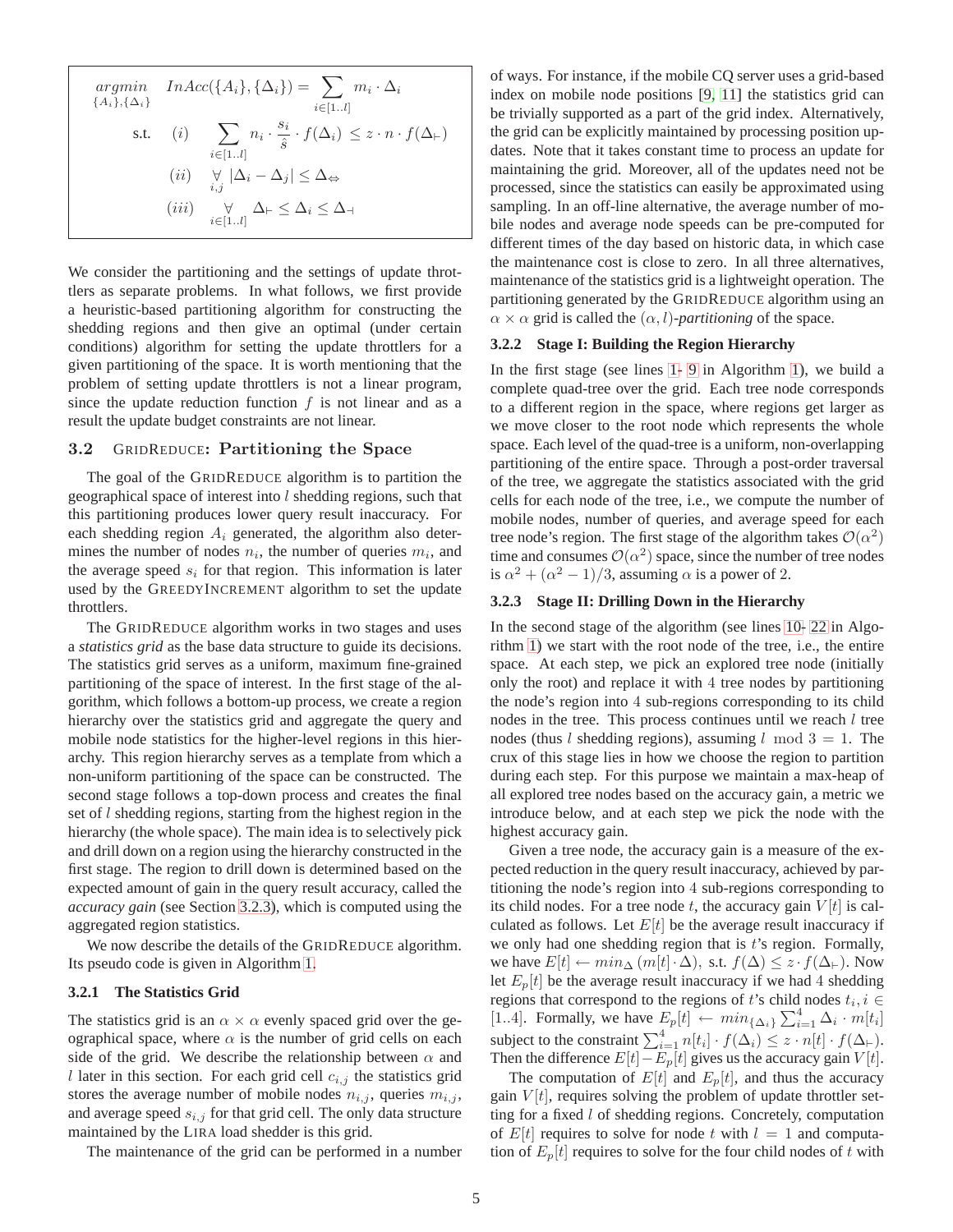

 $l = 4$ . As we will show in Section [3.2.4,](#page-5-0) this general problem can be solved in loglinear time on l. As a result, the accuracy gain is computed in constant time for a tree node  $t$ . The second stage of the GRIDREDUCE algorithm takes  $\mathcal{O}(l \cdot \log l)$  time and consumes  $\mathcal{O}(l)$  space, bringing the combined time complexity to  $\mathcal{O}(l \cdot \log l + \alpha^2)$  and space compexity to  $\mathcal{O}(\alpha^2)$ .

## <span id="page-5-0"></span>**3.2.4 Illustration of the Partitioning**

Figure [3](#page-5-1) depicts an example  $(\alpha, l)$ -partitioning. The mobile node distribution (generated from a road map) is shown on the top left corner, whereas the query distribution is shown on the top right corner. The top three layers of the quad-tree built over the statistics grid is shown on the bottom left corner and the final  $(\alpha, l)$ -partitioning is shown on the bottom right corner. It is important to note that the regions are not being further partitioned when the further partitioning will not benefit the query result accuracy. Here are the two interesting examples: the shedding regions marked with  $\times$  and  $*$  in Figure [3,](#page-5-1) which we denote by  $A_{\times}$  and  $A_{*}$ . We see that  $A_{\times}$  is larger than some of the nearby regions. This is because the number of queries is zero for  $A_{\times}$ and as a result further partitioning is not needed.  $A_*$  is also larger than some of the nearby regions, but in contrast to  $A_{\times}$ the number of queries is large for  $A_{*}$ . However, what matters is



Figure 3: Illustration of  $(\alpha, l)$ -partitioning

<span id="page-5-1"></span>the heterogeneity of the region in terms of the number of mobile nodes and queries within. In the case of  $A_*$  further partitioning of the region results in sub-regions of similar characteristics, implying that partitioning is unnecessary due to low heterogeneity.

## **3.2.5 The Relationship Between** l **and** α

To find a pragmatic way of configuring the statistics grid parameter  $\alpha$ , we first observe the relationship between l and  $\alpha$ . Assume that the partitioning is performed such that all the shedding regions are evenly sized. This will yield a grid partitioning with  $\sqrt{l}$  number of cells on each side, which we refer to as the l-*partitioning*. Our aim is to have a statistics grid that is fine grained enough to provide us with an  $(\alpha, l)$ -partitioning whose non-uniformly sized shedding regions are sufficiently flexible in terms of the size of their area compared to the case of lpartitioning in which all regions are equal-sized. The side length of the minimum possible shedding region in  $(\alpha, l)$ -partitioning is proportional to  $1/\alpha$  (the shedding region is equal to a cell of the statistics grid), whereas the side length of a region in lpartitioning is proportional to  $1/\sqrt{l}$ . To achieve around  $x^2$  times difference in the areas of minimum possible shedding regions of *l*-partitioning and  $(\alpha, l)$ -partitioning, we should determine  $\alpha$ using the formula  $\alpha = 2^{\lfloor \log_2(x \cdot \sqrt{l}) \rfloor}$ . Having  $x = 10$  provides around 100 times difference in size. In our experimental studies we have found that this setting gives effective results.

# **3.3** GREEDYINCREMENT: Setting the  $\Delta_i$ 's

The goal of the GREEDYINCREMENT algorithm is to find the optimal setting of the update throttlers associated with the l shedding regions produced by the GRIDREDUCE algorithm, so that the inaccuracy in query results is minimized (while respecting the fairness thresholds). We first consider this problem without the fairness threshold constraints. The main idea is to increase the update throttlers in order to match the update budget. The update throttlers that bring a larger reduction in the update expenditure of the system in return for a smaller reduc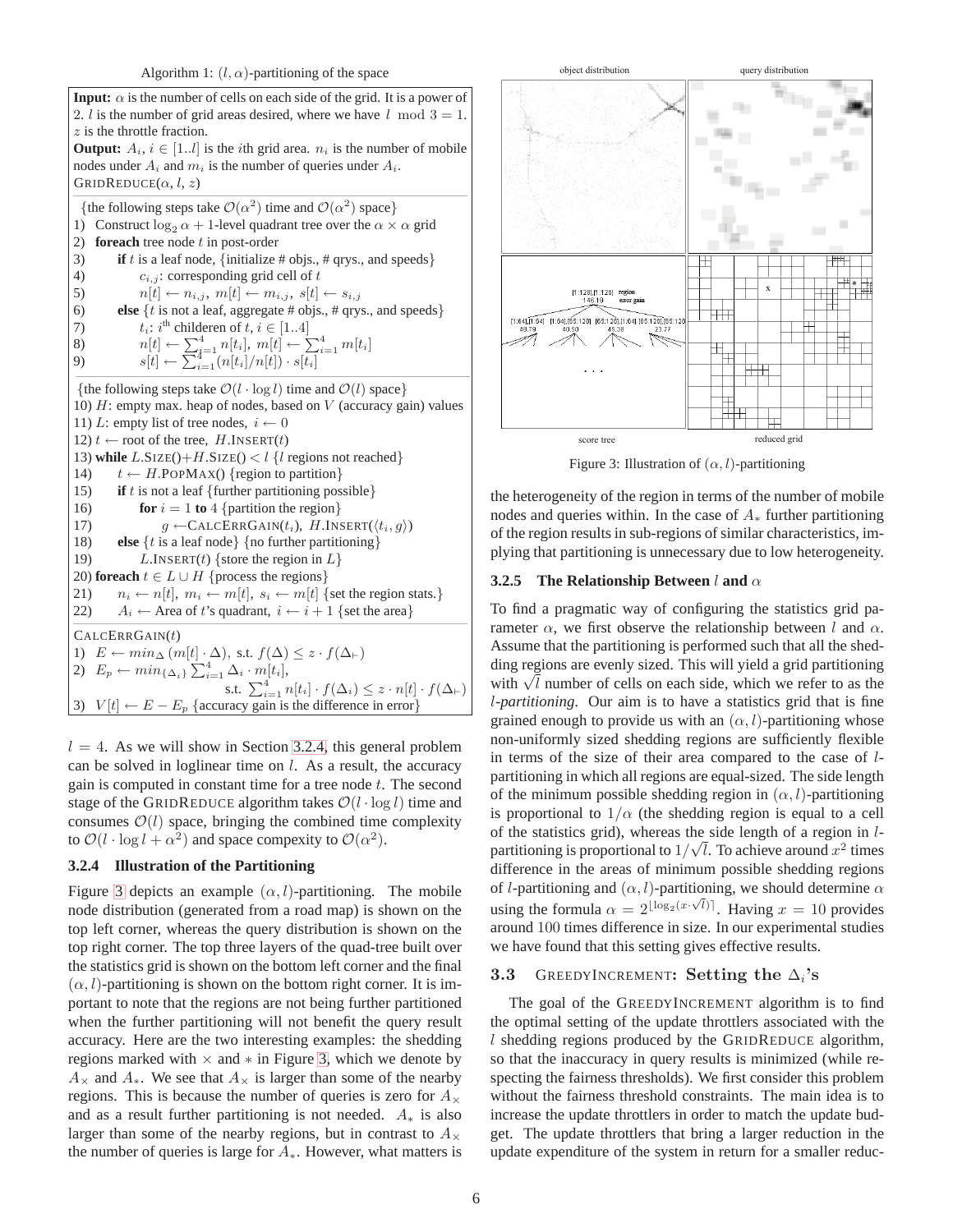tion in the result accuracy are preferred for increment.

## **3.3.1 The Greedy Steps**

As the name suggests, the algorithm is a greedy one. It starts by setting all  $\Delta_i$ 's to  $\Delta_{\vdash}$ , the current update expenditure U to  $n \cdot \hat{s} \cdot f(\Delta_{\vdash})$  and the update budget  $U_{\dashv}$  to  $z \cdot U$ . Note that the initial setting is an infeasible solution since the update expenditure is higher than the update budget, that is  $U > U_{\rm d}$ . At each greedy step one of the update throttlers is selected based on the *update gain*, a criterion to be defined in the next subsection, and is increased by c∆, called the *increment* (or by a smaller value in the case that we undershoot the update budget). When  $\Delta_i$  is incremented by  $c_{\Delta}$ , the current update expenditure is decreased by  $n_i \cdot s_i \cdot (f(\Delta_i) - f(\Delta_i + c_{\Delta}))$ . This process continues until the current update expenditure decreases to match the update budget (i.e.,  $U = U_{-1}$ ), or all the update throttlers reach their maximum bound (i.e.,  $\Delta = \Delta_{\uparrow}$ ). The former condition implies that the update expenditure is reduced to a value equal to throttle fraction times the maximum update expenditure associated with the case of  $\forall_{i\in[1..l]}\Delta_i = \Delta_{\vdash}$ . This means that the update constraint is satisfied. On the other hand, the latter condition implies that the update budget can not be met for the given throttle fraction z and the update throttler range  $[\Delta_{\vdash}, \Delta_{\dashv}]$ , leading to the solution  $\forall_{l\in[1..l]}\Delta_i = \Delta_{\dashv}.$ 

## **3.3.2 Update Gain Calculation**

The key point of GREEDYINCREMENT is the selection of the update throttler to use at each greedy step. We pick the update throttler that has the highest update gain. The update gain is defined as the ratio of the decrease in update expenditure to the additional inaccuracy introduced in the query results. We denote the rate of decrease in the update expenditure at a point ∆ by  $r(\Delta)$ , and define it as the negative of the update reduction function f's derivative at point  $\Delta$ . Formally, we have:

$$
r(\Delta) = -\frac{d(f(x))}{dx}\bigg|_{x=\Delta}
$$

Based on this definition, making a  $dx$  increase in update throttler  $\Delta_i$  will reduce the update expenditure by  $n_i \cdot s_i \cdot r(\Delta_i) \cdot dx$ , and will decrease the query result inaccuracy by  $m_i \, dx$ . As a result, the update gain for the i<sup>th</sup> update throttler  $\Delta_i$ , denoted by  $S_i$ , is:

$$
S_i(\Delta) = (n_i/m_i) \cdot s_i \cdot r(\Delta)
$$

In each step of the GREEDYINCREMENT algorithm, an update throttler  $\Delta_j$  is selected such that we have  $j =$ argma $x_{i\in[1..l]} S_i(\Delta_i)$ . If the update gain for  $\Delta_i$  is larger than the update gain for  $\Delta_k$ , then increasing  $\Delta_j$  provides better update reduction compared to  $\Delta_k$  for the same amount of increase in query result inaccuracy.

### **3.3.3 Optimality and Setting of the Increment** c<sup>∆</sup>

To provide an optimality guarantee and to guide the setting of  $c_{\Delta}$ , we approximate the update reduction function f by a nonincreasing, piece-wise linear function of  $\kappa$  segments, each of size  $(\Delta_{\mathcal{A}}-\Delta_{\mathcal{F}})/\kappa$ . This enables us to prove the following result:

<span id="page-6-2"></span>**Theorem 3.1.** *For*  $c_{\Delta} = (\Delta_{\dashv} - \Delta_{\vdash})/\kappa$ *, the* GREEDYINCRE-MENT *algorithm is optimal for the non-increasing piece-wise linear approximation of the update reduction function* f *with* κ *segments of size* c<sup>∆</sup> *each.*

The time complexity of the GREEDYINCREMENT algorithm is given by  $\mathcal{O}(\kappa \cdot l \cdot \log l)$  or by  $\mathcal{O}(l \cdot \log l)$  if  $\kappa$  is constant. The derivation follows from the simple fact that in the worst case it will take  $\kappa$  steps to increase  $\Delta_i$  from  $\Delta_{\vdash}$  to  $\Delta_{\dashv}$ . There are l number of update throttlers and each greedy step takes  $\mathcal{O}(\log l)$ time due to heap operations. As a result, the overall time complexity stated above is achieved. The space complexity is  $\mathcal{O}(l)$ .

#### **3.3.4 Supporting the Fairness Threshold**

In order to support the fairness constraints dictated by the fairness threshold  $\Delta_{\Leftrightarrow}$ , we make the following changes to the base algorithm. At each greedy step, the update throttler with the highest update gain, say  $\Delta_i$ , is incremented by *at most*  $c_{\Delta}$ , making sure that it does not go beyond a value that will violate the fairness constraint. Concretely, if the minimum update throttler we have is  $\Delta_{\geq} = \min_{j \in [1..l]} \Delta_j$ , then  $\Delta_i$  is not increased beyond  $\Delta_{\geq} + \Delta_{\Leftrightarrow}$ . When an update throttler  $\Delta_i$  reaches the limit, that is we have  $\Delta_i = \Delta_{\triangleright} + \Delta_{\Leftrightarrow}$ , then it is moved to a *blocked list* and is not considered for the following steps of the algorithm until it is removed from the blocked list. Whenever the minimum update throttler  $\Delta_{\triangleright}$  is changed, the set of update throttlers in the blocked list that are no more on the limit are removed and are included in the following steps of the algorithm. The pseudo code of the GREEDYINCREMENT algorithm with the extensions is given in Algorithm 2. [2](#page-6-1)

## <span id="page-6-0"></span>3.4 THROTLOOP: Setting the Throttle Fraction

The throttle fraction  $z$  can be adaptively adjusted by the LIRA load shedder, when it is not set as a fixed system-level parameter to retain only a pre-defined fraction of position updates. The adjustment of the throttle fraction is performed by the THROT-LOOP, which observes the position update queue and periodically decides the fraction of position updates that should be retained (throttle fraction  $z$ ). The aim is to reduce the system load so that the rate at which the position updates are received  $(\lambda)$  and the rate at which these updates are processed  $(\mu)$  are balanced to prevent dropping updates from the input queue. The *utilization* of the system, denoted by  $\rho$ , is given by  $\lambda/\mu$ . Let us denote the maximum size of the input queue by  $B$ . Assuming an  $M/M/1$ queuing model, we should have the following relationship between  $\rho$  and  $B$  to make sure that the average queue length is no more than the maximum queue size [\[14\]](#page-12-7):  $\rho = 1 - 1/B$ . If the utilization is larger than  $1 - B^{-1}$ , it represents an overload situation and thus the throttle fraction  $z$  should be decreased. On the other hand, if the utilization is smaller than  $1 - B^{-1}$ , it implies that the system is not fully utilized and the throttle fraction  $z$ should be increased. This understanding leads to the following procedure that describes the operation of THROTLOOP:

Initially: 
$$
i \leftarrow 0
$$
,  $z^{(i)} \leftarrow 1$   
Periodically:  $u \leftarrow \rho/(1 - B^{-1})$ ,  $i \leftarrow i + 1$   
 $z^{(i)} \leftarrow min(1, z^{(i-1)}/u)$ 

<span id="page-6-1"></span><sup>&</sup>lt;sup>2</sup>Note that in order to maintain  $\Delta_{\triangleright}$  for each step of the algorithm without changing the time complexity, a sorted tree of update throttlers is maintained and provides  $\mathcal{O}(\log l)$  time insertion and removal operations.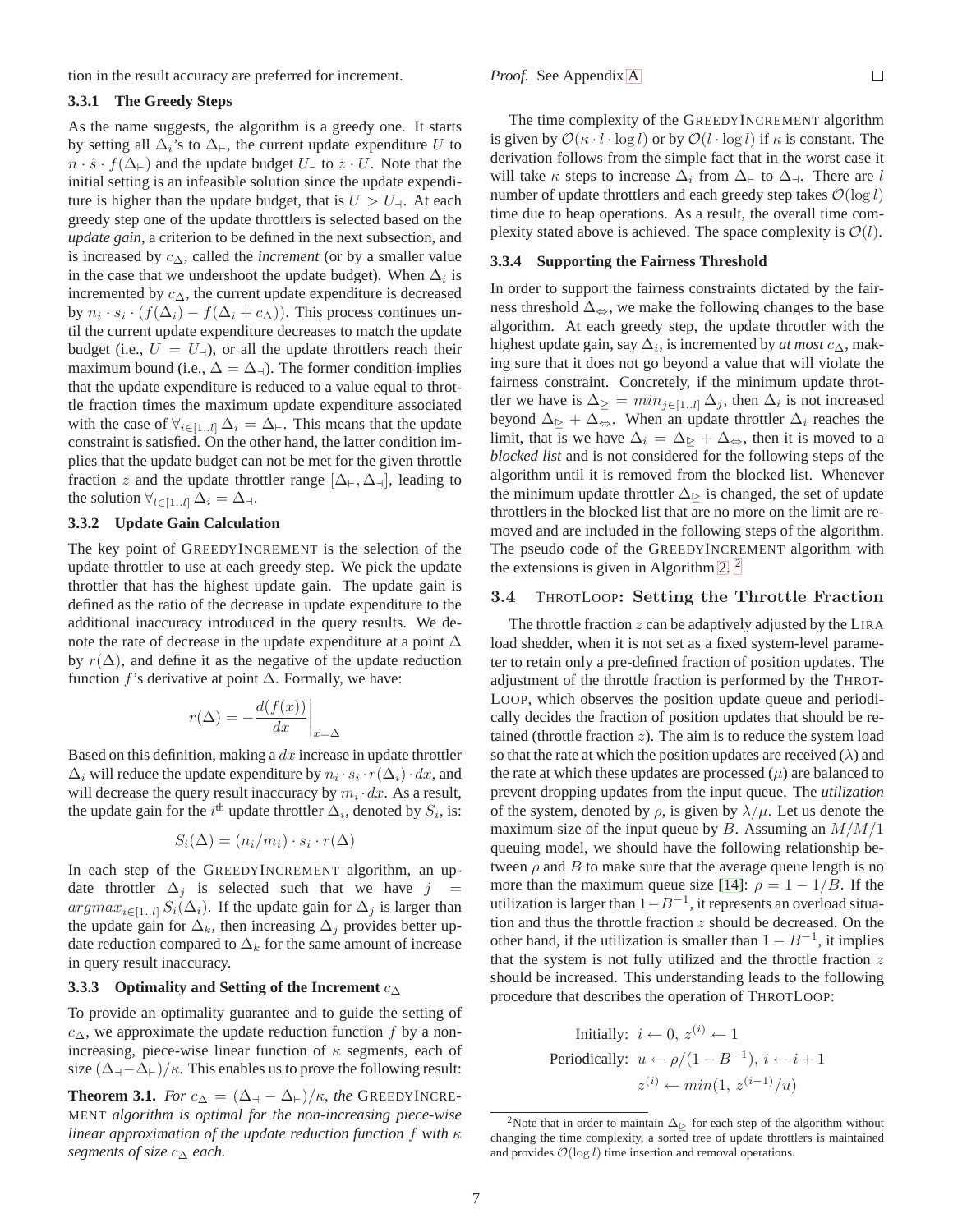<span id="page-7-4"></span><span id="page-7-3"></span><span id="page-7-2"></span>**Input:** z: throttle fraction,  $c_{\Delta}$ : increment,  $\Delta_{\Leftrightarrow}$ : fairness threshold **Output:**  $\Delta_i$ ,  $i \in [1..l]$ : shedding thresholds GREEDYINCREMENT $(z, c_{\Delta}, \Delta_{\Leftrightarrow})$ 1)  $H:$  empty, max heap of  $S_i$ 's (update gains) 2) D: empty, sorted tree of  $\Delta_i$ 's (update throttlers) 3) L: empty, list of blocked  $\Delta_i$  (throttlers at fairness limit) 4)  $U \leftarrow n \cdot \hat{s} \cdot f(\Delta_{\vdash}), U_{\dashv} \leftarrow z \cdot U$  {set update budget, expend.} 5) **for**  $i = 1$  **to** l {initialize H and D} 6)  $\Delta_i \leftarrow \Delta_{\vdash}$ , D.INSERT( $\Delta_i$ ) {update throttler} 7)  $S_i \leftarrow (n_i/m_i) \cdot s_i \cdot r(\Delta_i), H.\text{INSERT}(S_i) \text{ {update gain}}$ 8) **repeat** {start increment loop} 9)  $S_i \leftarrow H.\text{POPMAX}() \{\text{next } \Delta_i \text{ to increment}\}\$ 10)  $\Delta'_i \leftarrow \Delta_i, \Delta'_{\geq} \leftarrow D.MIN()$  {backup  $\Delta_i, \Delta_{\geq} = min_j \Delta_j$ } 11) c  $\Delta'_{\Delta} \leftarrow min(\bar{c}_{\Delta} \cdot \lfloor \Delta_i/c_{\Delta} + 1 \rfloor, \Delta'_{\geq} + \Delta_{\Leftrightarrow}) - \Delta_i$  $12)$  $\mathcal{C}_\Delta \leftarrow min(c_\Delta', (U-U_\dashv)/(S_i \cdot m_i)) \text{ } \{\text{set step size}\}$ 13)  $\Delta_i \leftarrow min(\Delta_i + c'_\Delta, \Delta_\dashv)$  {increment  $\Delta_i$ } 14)  $U \leftarrow U - (\Delta_i - \Delta'_i) \cdot (S_i \cdot m_i)$  {adjust the update budget} 15) D.UPDATE( $\Delta'_i, \Delta_i$ ),  $\Delta_{\ge} \leftarrow D.MIN()$  {update min  $\Delta$ } 16) **if**  $\Delta_i - \Delta_{\triangleright} = \Delta_{\Leftrightarrow}$  {fairness limit reached} 17) L.INSERT( $\Delta_i$ ) {store  $\Delta_i$  in the blocked list} 18) **else if**  $\Delta_i \neq \Delta$  {upper bound not reached} 19)  $S_i \leftarrow (n_i/m_i) \cdot s_i \cdot r(\Delta_i), H.\text{INSERT}(S_i) \{ \text{update gain} \}$ 20) **if**  $\Delta'_{\geq} \neq \Delta_{\geq} \{\text{min } \Delta \text{ changed}\}\$ 21) **foreach**  $\Delta_j \in L$  {iterate the blocked  $\Delta$  list} 22) **if**  $\Delta'_j - \Delta_{\ge} < \Delta_{\Leftrightarrow}$  {no more on the limit} 23)  $S_j \leftarrow (n_j/m_j) \cdot s_j \cdot r(\Delta_j)$  {update gain} 24) L.REMOVE $(\Delta_i)$ , H.INSERT $(S_i)$  {move to H} 25)**until**  $U \leq U_{\text{+}}$  or  $H.\text{SIZE}() = 0$  {budget reached or all maxed}

<span id="page-7-5"></span>This completes our discussion of the LIRA load shedder. We have described how LIRA sheds load effectively using an  $(\alpha, l)$ partitioning strategy and the three key algorithms for partitioning the geographical space of interest into  $l$  shedding regions for a given l (GRIDREDUCE), for determining the update throttle for each of the  $l$  shedding regions (GREEDYINCREMENT), and for setting the throttle fraction  $z$  (THROTLOOP). In the next section, we present the experimental evaluation of the Lira load shedder, including a discussion through experimental results on how to determine  $l$  in order to achieve a sufficiently fine granularity in partitioning and at the same time minimizing the inaccuracy in query results, while putting very little load on the mobile nodes and the wireless network.

# <span id="page-7-1"></span>**4 Experimental Evaluation**

In this section we present experimental results on the effectiveness of the LIRA load shedder in cutting the cost of receiving and processing position updates in mobile CQ systems, while minimally affecting the accuracy of the query results. Before describing the experimental setup, we first discuss the set of evaluation metrics we define to assess the effectiveness of LIRA.

# 4.1 Evaluation Metrics

We define two sets of evaluation metrics. The first set of evaluation metrics are used to measure the accuracy of the query results under load shedding and the second set of metrics deal with the cost of performing load shedding.

# **4.1.1 Query Result Accuracy**

*Mean Containment Error*, denoted by  $E_{rr}^C$ , defines the average containment error in query results. Containment error for a query result is defined as the ratio of the number of missing and extra items in the result to the correct result set size. Let Q denote the set of queries,  $R(q)$  denote the result set for a query  $q \in Q$  under load shedding, and  $R^*(q)$  denote the correct result set under  $\forall_{i\in[1..l]}\Delta_i = \Delta_{\vdash}$ . Then:

$$
E_{rr}^{C} = \sum_{q \in Q} \frac{|R^*(q) \setminus R(q)| + |R(q) \setminus R^*(q)|}{|Q| \cdot |R^*(q)|}
$$

*Mean Position Error*, denoted by  $E_{rr}^P$ , defines the average position error in query results. Position error for a query result is defined as the average error in the positions of mobile nodes in the query result compared to the correct positions. Let  $p(o)$  denote the position of a mobile node  $o$  in a query result  $q$  under load shedding and  $p^*(o)$  denote the correct position of o under  $\forall_{i\in[1..l]}\,\Delta_i = \Delta_{\vdash}$ . We have:

$$
E_{rr}^{P} = \sum_{q \in Q} \sum_{o \in q} \frac{|p(o) - p^{*}(o)|}{|Q| \cdot |R(q)|}
$$

*Standard Deviation of Containment Error*, denoted by  $D_{ev}^C$ , and *Coefficient of Variance of Containment Error*, denoted by  $C_{ov}^{C}$ , are fairness metrics that measure the variation among the query results in terms of their containment error. We have  $C_{ov}^C = D_{ev}^C / E_{rr}^C$ . These two metrics can also be extended to the position error.

## **4.1.2 Cost of Load Shedding**

To evaluate the cost incurred by load shedding, we measure  $i$ ) the time it takes to execute the adaptation step that involves running the THROTLOOP, GRIDREDUCE, and GREEDYINCRE-MENT algorithms and  $ii)$  the number of shedding regions that should be known by a mobile node on average. The former metric measures the cost of load shedding from the perspective of the server, whereas the latter measures it from the perspective of the mobile node as well as the wireless network.

## <span id="page-7-0"></span>4.2 Experimental Setup

The experiments were performed using an hour long car (mobile node) position trace <sup>[3](#page-7-6)</sup> generated from real-world road networks available from the National Mapping Division of the United States Geological Survey (USGS) [\[18\]](#page-12-8) and traffic volume data taken from [\[6\]](#page-11-10). We used a map from the Chamblee region of the state of Georgia in the USA (which covers a rich mixture of expressways, arterial roads, and collector roads) to generate the trace used in this paper. The map covers a region of  $\approx$  200km<sup>2</sup>. The trace is generated by simulating the cars going on roads in accordance with the traffic volume data.

The queries used in the experiments are range CQs. The side length for the range queries are randomly selected from the interval [w/2, w] where w is called the *side length parameter*. We use three different distributions for the locations of the queries, namely *Proportional*, *Inverse*, and *Random*. When the query distribution is Proportional, the locations of the queries follow the mobile node distribution. Similarly, they follow the inverse of the mobile node distribution when the query distribution is

<span id="page-7-6"></span><sup>&</sup>lt;sup>3</sup>The trace generator we have developed is available at http://www.prism.gatech.edu/ gtg470c/research/research.html#kanom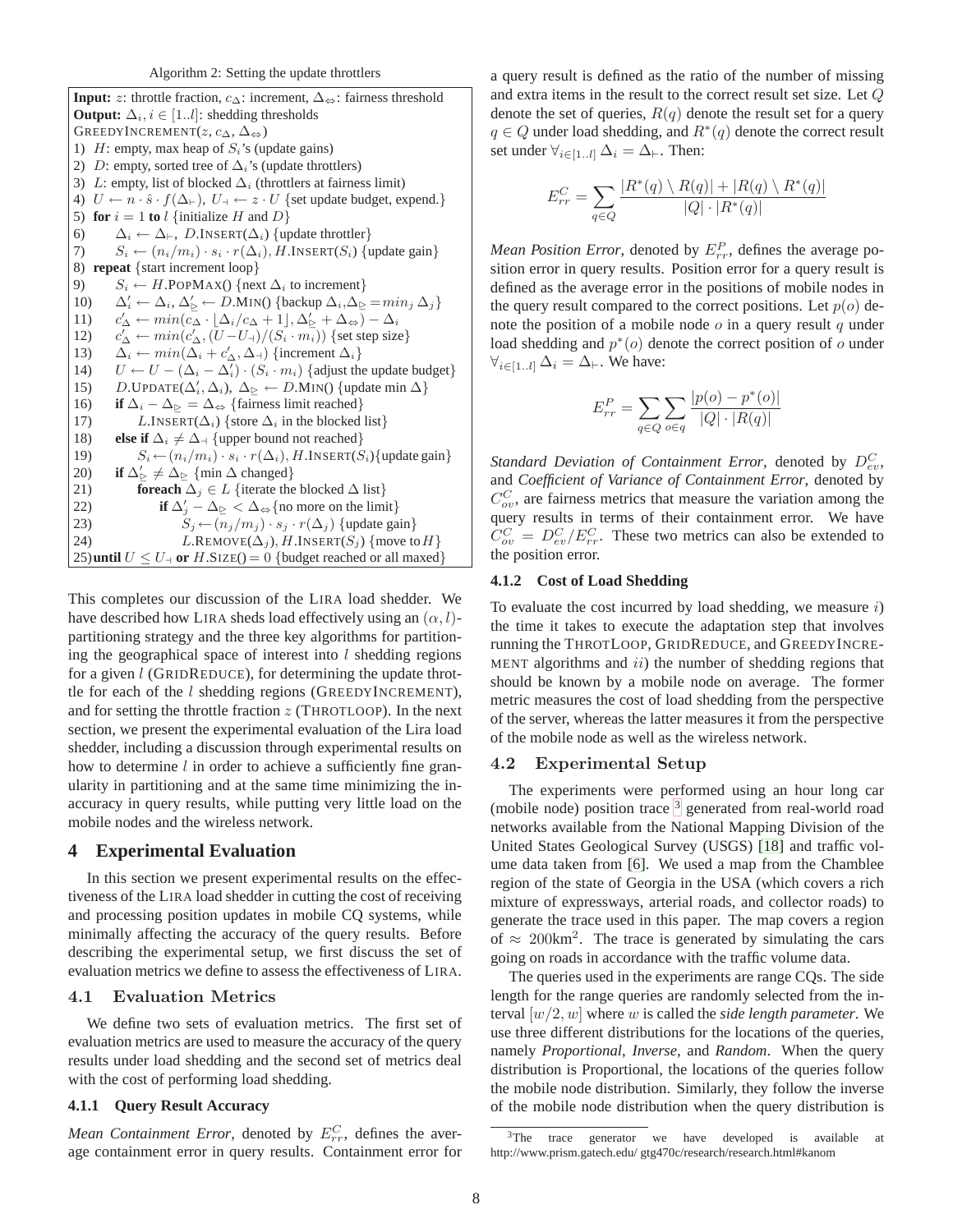Inverse, and are randomly distributed when the query distribution is Random.

In the experiments presented in this paper we compare our LIRA load shedder with the following alternatives:

− **Random Drop**: The excessive position updates are not admitted to the input FIFO queue and are dropped.

 $\overline{\phantom{a}}$  **Uniform**  $\Delta$ : A uniform inaccuracy threshold  $\Delta$  is used to retain only throttle fraction times the original number of location updates. The THROTLOOP algorithm is still used, but the approach is not region-aware and thus space partitioning and update throttler setting are not performed.

− **Lira-Grid**: A downgraded version of the LIRA load shedder, lacking the GRIDREDUCE algorithm which determines the shedding regions based on  $(l, \alpha)$ -partitioning. Instead, it uses equally-sized shedding regions based on an l-partitioning, yet still employs the GREEDYINCREMENT algorithm for setting the update throttlers.

Table [2](#page-8-0) presents the set of experimental parameters used and the default values they take when not stated otherwise. As we show in this section, the default setting  $l = 250$  of the number of shedding regions provides sufficient granularity in partitioning (for a region of size  $\approx 200 \text{km}^2$ ) to improve the query result accuracy significantly, while putting very little load on the mobile nodes and the wireless network.

| Parameter                  | Description                                                       | Default Value |  |
|----------------------------|-------------------------------------------------------------------|---------------|--|
|                            | number of shedding regions                                        | 250           |  |
| $\alpha$                   | statistics grid side cell count                                   | 128           |  |
| $\boldsymbol{z}$           | throttle fraction                                                 | 0.5           |  |
| ∆⊢                         | minimum inaccuracy threshold                                      | 5 meters      |  |
| $\Delta$ -1                | maximum inaccuracy threshold                                      | 100 meters    |  |
| $c_{\Delta}$               | increment                                                         | 1 meter       |  |
| $\Delta_{\Leftrightarrow}$ | fairness threshold                                                | 50 meters     |  |
| m/n                        | $\overline{\# \text{ of}}$ queries to $\# \text{ of nodes ratio}$ | 0.01          |  |
| w                          | query side length                                                 | 1000 meters   |  |

Table 2: Experimental parameters

<span id="page-8-0"></span>All experiments presented in this paper are performed on an IBM PC with 512MB main memory and 2.4Ghz Intel Pentium4 processor, using Java with Sun JDK 1.5.

# 4.3 Experimental Results

We present the set of experimental results in two groups. The first group of results are on the query result accuracy and highlight the superiority of LIRA compared to competing approaches for shedding position update load in mobile CQ systems. The second group of results are on the additional cost brought by the LIRA load shedder, and show that the overhead is minimal.

# **4.3.1 Query Result Accuracy**

We study the impact of several system and workload parameters on the query result accuracy and the relative advantage of LIRA over competing approaches.

**Impact of the Throttle Fraction:** The graphs in Fig-ures [4](#page-9-0) and [5](#page-9-1) plot the mean position error  $E_{rr}^P$  and mean containment error  $E_{rr}^C$  as a function of the throttle fraction z, for the proportional query distribution. The left  $y$ -axis is used to show the relative values (solid lines) with respect to the error of LIRA and the right y-axis is used to show the absolute errors (dashed lines). Both  $y$ -axes are in logarithmic scale. We make three observations from the figure.

First, the LIRA load shedder outperforms all other approaches throughout the entire throttle fraction range. Random Drop performs the worst, followed by Uniform  $\Delta$  and Lira-Grid. At  $z = 0.75$ , Random Drop has 300 times the mean position error of LIRA, Uniform  $\Delta$  has 40 times that of LIRA, and Lira-Grid has 2 times that of LIRA. At  $z = 0.5$ , Random Drop, Uniform  $\Delta$ , and Lira-Grid has 10, 2, and 1.08 times the  $E_{rr}^P$  of LIRA. The results for the mean containment error  $E_{rr}^C$  are similar. Second, we observe that as the throttle fraction z gets smaller, the relative errors approach to 1, while at the same time the absolute errors increase and finally merge. The increasing errors are the result of decreasing update budget, whereas the relative errors decrease to 1 due to the maximum inaccuracy bound  $\Delta_{\uparrow}$ . When the update budget gets smaller than the minimum update expenditure of the system achieved at  $\forall_{i\in[1..l]}\Delta_i = \Delta_{\dashv}$ , all of the three approaches that use inaccuracy thresholds converge at this same solution. For this experimental setting, this convergence occurs around  $z = 0.25$ . Last, we observe very high (in the order of  $10^{3}$ 's) relative errors for Random Drop and Uniform  $\Delta$  as z gets closer to 1. This seems surprising at first, as for the case of  $z = 1$  (not shown in the figures) all approaches have zero error. However, a slight decrease in the throttle fraction, that is when we have  $z = 1 - \epsilon$ , introduces some error in the query results for the case of Random Drop and Uniform  $\Delta$ , whereas it introduces almost no error in the case of LIRA. This is because LIRA cuts the required fraction of position updates from the regions that do not contain any queries. Close to none error of LIRA near  $z = 1$  boosts the relative error results for Random Drop and Uniform  $\Delta$ .

The graphs in Figures [6](#page-9-2) and [7](#page-9-3) plot the mean containment error  $E_{rr}^C$  (relative and absolute) as a function of the throttle fraction z, for the inverse and random query distributions, respectively. The errors of competing approaches relative to LIRA are slightly less for the case of Inverse and Random query distributions compared to that of Proportional query distribution. Otherwise, the results are very similar. In the rest of the experiments, when not stated otherwise, we assume the Proportional query distribution.

**Impact of the Number of Shedding Regions:** The graphs in Figure [8](#page-9-4) plot the relative mean containment error  $E_{rr}^C$  of Lira-Grid with respect to LIRA as a function of the number of shedding regions *l*, for different query distributions. The throttle fraction is set as  $z = 0.5$ . We observe that Lira-Grid has up to 35% higher containment error in query results compared to LIRA. The improvement provided by LIRA is more pronounced when Inverse query distribution is used and is smallest for the case of Proportional query distribution. As  $l$  increases, the flexibility provided by having a larger number of shedding regions improves the error incurred by LIRA at a better rate than Lira-Grid, since LIRA utilizes an intelligent space partitioning algorithm. However, when  $l$  gets too large the grid partitioning of Lira-Grid achieves enough granularity to catch Lira in terms of the query result inaccuracy, as observed form the figure. This is because after a certain level of granularity is reached, more fine-grained partitioning is of no use, since the accuracy gain is close to zero for all of the shedding regions. The graphs in Figure [9](#page-9-5) attest to this latter intuition. They plot the mean contain-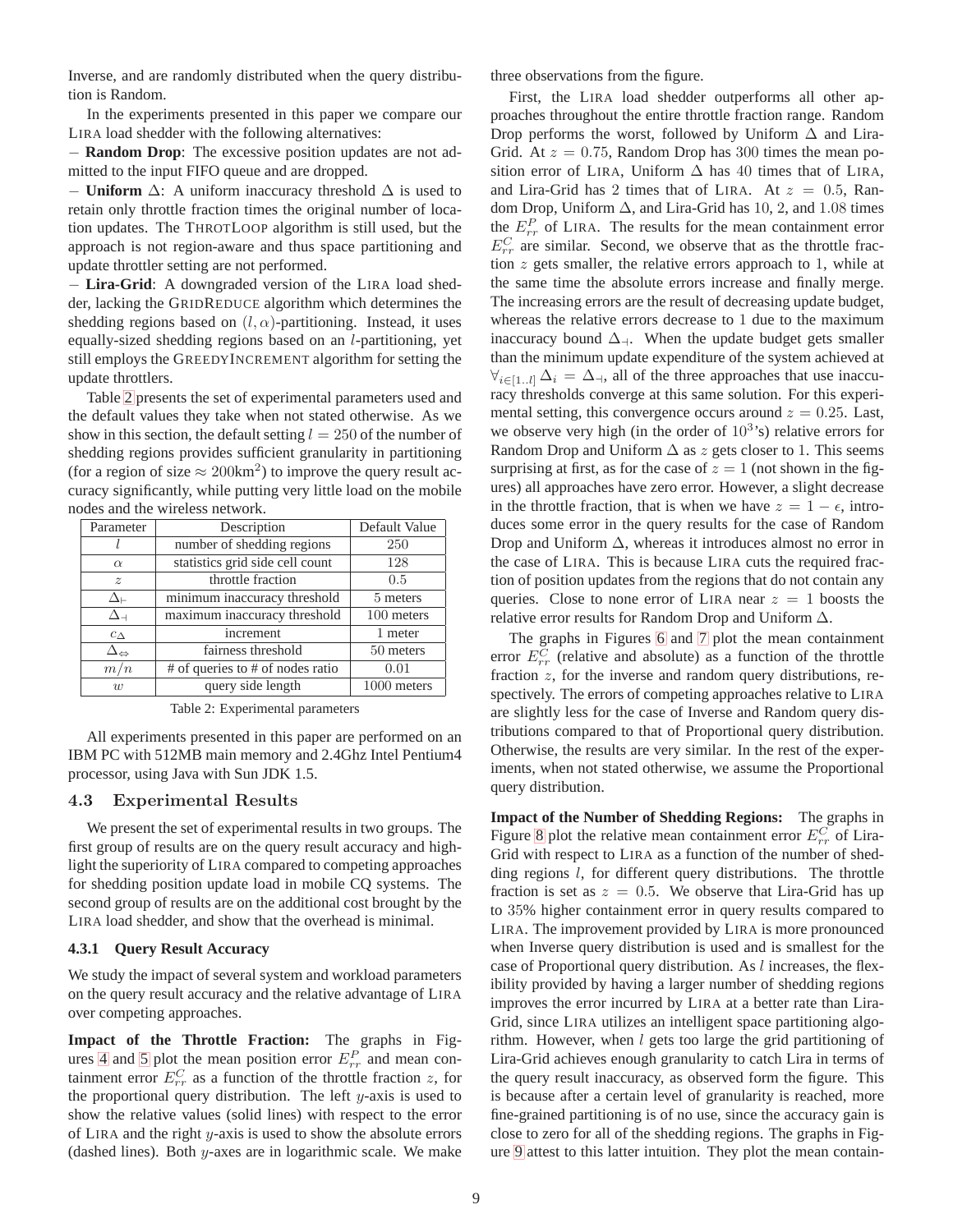<span id="page-9-1"></span><span id="page-9-0"></span>

<span id="page-9-6"></span><span id="page-9-3"></span>ment error  $E_{rr}^C$  of LIRA as a function of the number of shedding regions, for different throttle fractions. We see that the error reduction rate decreases with increasing  $l$  and the errors stabilize. The reduction in error is more pronounced for larger  $z$  values. Note that the default setting of  $l = 250$  for the number of shedding regions is rather conservative based on Figure [9,](#page-9-5) yet it still performs significantly better than the competing approaches as illustrated by Figures [6](#page-9-2) and [7.](#page-9-3) This conservative setting of  $l$  also results in a very lightweight load shedding solution, as we will prove later in this section.

**Impact of the Fairness Threshold:** The graphs in Figure [10](#page-9-6) plot the standard deviation of containment error  $D_{ev}^C$  (on the left y-axis corresponding to solid lines) and coefficient of variance of containment error  $C_{ov}^{C}$  (on the right y-axis corresponding to dashed lines) for LIRA and Uniform  $\Delta$  as a function of the fairness threshold  $\Delta_{\Leftrightarrow}$ . Note that Uniform  $\Delta$  does not use a fairness

<span id="page-9-8"></span><span id="page-9-7"></span><span id="page-9-5"></span><span id="page-9-4"></span>threshold, thus the evaluation metrics stay constant. The surprising observation from the figure is that, with increasing fairness threshold the standard deviation in containment error decreases for LIRA and at all times stays smaller than the  $D_{ev}^C$  of Uniform  $\Delta$ . Even though larger  $\Delta_{\Leftrightarrow}$  values imply less fairness, the resulting relaxed constraints in setting the update throttlers enable smaller containment errors and thus the standard deviation also gets smaller. If we look at the coefficient of variance of containment error, which is a better measure of fairness, we see that increasing  $\Delta_{\Leftrightarrow}$  increases  $C_{ov}^C$  in LIRA and Uniform  $\Delta$  is more fair compared to LIRA. To put this into simple terms, we can say that on average the difference in errors of two query results will be smaller for LIRA compared to Uniform ∆, yet when judged based on the relative average query error of LIRA and Uniform  $\Delta$  respectively, the error in query results is more fair among different queries in the case of Uniform ∆.

<span id="page-9-2"></span>**rr**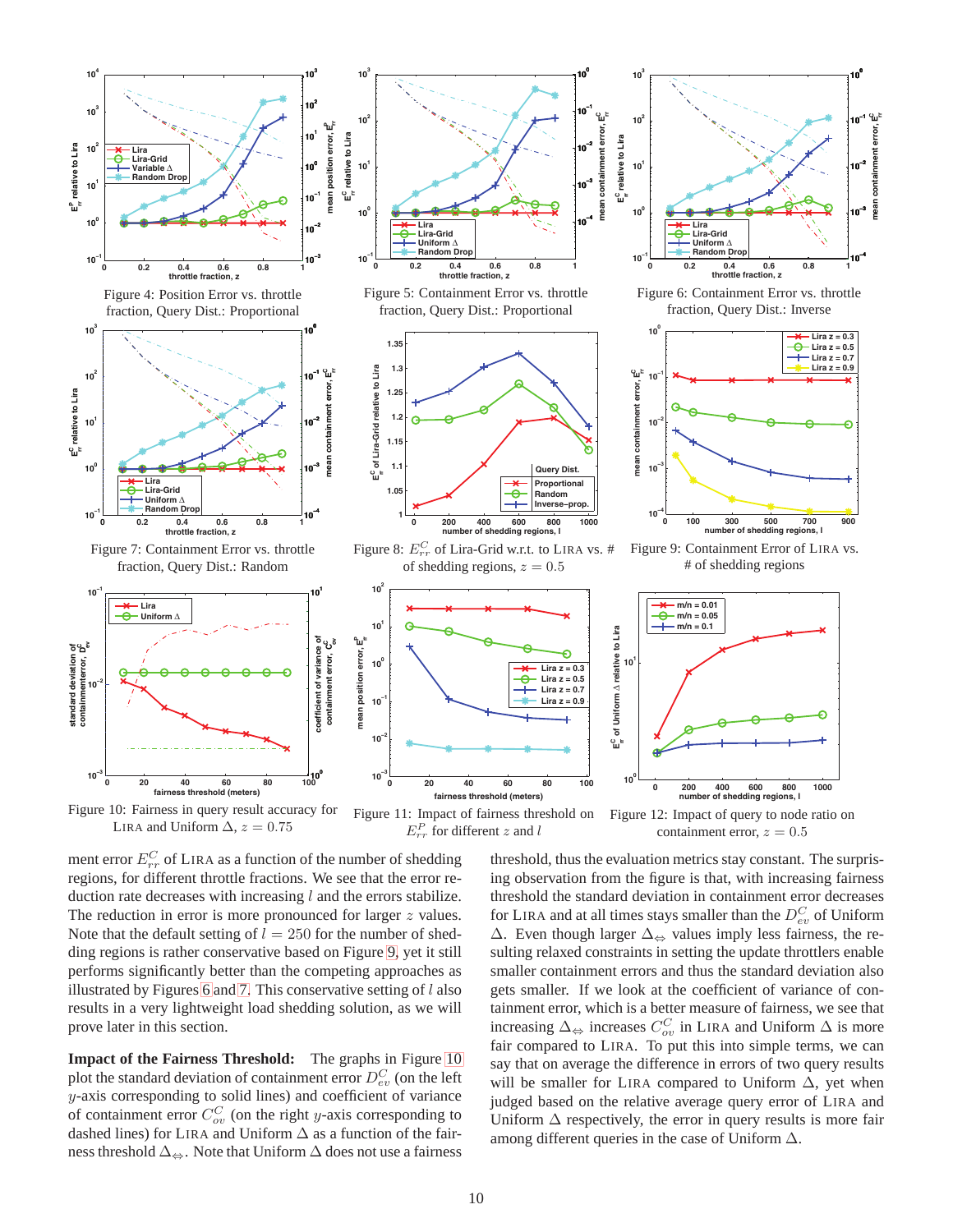The graphs in Figure [11](#page-9-7) plot the mean position error  $E_{rr}^P$  for different throttle fractions, as a function of the fairness threshold  $\Delta_{\ominus}$ . We expect that for both small z close to 0.25 (point of reduction to Uniform  $\Delta$  for this setup) and large z close to 1, fairness threshold will play an insignificant role in determining the mean position error. This is because, for small  $z$  the solution reduces to  $\forall_{i\in[1..l]}\Delta_i = \Delta_{\dashv}$ , making it independent of the fairness threshold. On the other hand, for large  $z$  the number of position updates to be cut is small and as a result the small increase in some of the update throttler values does not violate fairness constraints, unless the fairness threshold is close to zero. Figure [11](#page-9-7) confirms this understanding, as we observe that for  $z = 0.3$  and  $z = 0.9$  the error  $E_{rr}^P$  is marginally sensitive to the fairness threshold  $\Delta_{\leftrightarrow}$ , whereas for throttle fraction values in-between, the containment error is more sensitive to the changes in  $\Delta_{\Leftrightarrow}$ .

**Impact of # of Queries and Query Ranges:** The graphs in Figure [12](#page-9-8) plot the mean containment error  $E_{rr}^C$  of Uniform  $\Delta$ relative to LIRA for different number of queries to number of mobile nodes ratios  $(m/n)$  as a function of the number of shedding regions *l*. We observe that the relative  $E_{rr}^C$  of Uniform ∆ with respect to LIRA is an order of magnitude larger for the case of  $m/n = 0.01$  compared to  $m/n = 0.1$ . This is because LIRA is more effective when the ratio of number of queries to number of nodes is smaller, which implies that there are more regions that contain none or a small number of queries and thus can be used to shed the update load while minimally impacting the result accuracy. However, LIRA has around half the containment error of Uniform  $\Delta$  even when we have  $m/n = 0.1$ .

The graphs in Figure [13](#page-11-11) plot the mean position error  $E_{rr}^P$  (using the left y-axis) and the mean containment error  $E_{rr}^C$  (using the right  $y$ -axis) for LIRA as a function of the query side length parameter  $w$ . The position and containment errors behave differently under changing query side length. As the average query areas increase, the queries cover a larger region in the space. This makes it harder to reduce the number of updates without increasing the inaccuracy in the positions of the mobile nodes that are included in the query results. As a result the mean position error increases with increasing  $w$ . On the other hand, the containment error is a set-based metric and since the result set size increases with increasing  $w$ , the percentage of nodes that are correctly included in the result set also increases. This explains the decrease in  $E_{rr}^C$  as w increases.

### **4.3.2 Cost of Load Shedding**

The cost of load shedding consists of  $i$ ) configuring the parameters of LIRA on the server side, which includes setting the throttle fraction, shedding regions, and update throttlers,  $ii)$  broadcasting the subset of shedding regions and update throttlers that correspond to the coverage area of each base station, and iii) installing the new set of shedding regions and update throttlers on the mobile node side.

**Server Side Cost:** The graphs in Figure [14](#page-11-12) plot the time it takes to execute the THROTLOOP, GRIDREDUCE, and GREEDYINCREMENT algorithms as a function of the number of shedding regions l, for different numbers of cells  $(\alpha^2)$  for the statistics grid. For the default parameters of  $l = 250$  and  $\alpha = 128$ , the configuration of LIRA takes around 40 msecs. This will enable frequent adaptation, even though for most applications that involve monitoring cars or pedestrians it is unlikely that the update load will fluctuate with a period less than tens of minutes. Even for an adaptation period of 10 minutes, the configuration of LIRA will take only  $6.6 \cdot 10^{-5}$  fraction of the adaptation period. Note that these values are for a region of size 200km<sup>2</sup>. If we have a 16 times larger region of size 3200km<sup>2</sup>  $(\approx 10$  times the size of Atlanta, the capital city of the state of Georgia, USA), then we should have  $l = 16 \cdot 250 = 4000$ , and from  $\alpha = 2^{\lfloor \log_2(10 \cdot \sqrt{l}) \rfloor}$  we should have  $\alpha = 512$ . For this setting the configuration of LIRA takes 500 msecs. This corresponds to  $8 \cdot 10^{-4}$  fraction of a 10 minute adaptation period. These numbers show that LIRA is indeed lightweight and introduces very little overhead on the server side.

**Messaging Cost:** Table [3](#page-11-13) shows the average number of shedding regions that should be known to a base station as a function of the base station coverage area radius. However, in reality base stations have smaller coverage regions at places where the number of users is large (urban areas) and larger coverage regions at places where the number of users is small (suburban areas) [\[13\]](#page-12-9). This nature of base stations match perfectly with LIRA's space partitioning scheme, since the number of partitions are usually larger for dense areas and the small base station coverage areas help decreasing the average number of shedding regions known to a mobile node. Following this logic, we have used a node density dependent base station placement scheme and found that on the average each node and thus each base station should know around 41 shedding regions. Assuming a shedding region (which is square in shape) is represented by 3 floats and an update throttler is represented by a single 4 byte float, the size of the broadcast data sent by a base station to all nodes in its coverage area to install the shedding regions and update throttlers is around  $41 \cdot (3 + 1) \cdot 4$  bytes = 656 bytes on average. To asses the messaging cost of LIRA, compare this number to 1472 bytes, which is the maximum payload available to an UDP packet over Ethernet with a typical MTU of 1500 bytes. When LIRA reconfigures the load shedding parameters, the new information is installed on all mobile nodes by using an average of one wireless broadcast packet per base station.

**Mobile Node Side Cost:** Since the total number of shedding regions known to a mobile node at any time is only around 41, LIRA does not put a major burden on mobile nodes in terms of memory consumption or processing load. By employing a tiny  $5\times5$  grid index on the mobile node side, the shedding region that contains the current position of the mobile node can be found quickly. As a result, LIRA will work on computationally weak mobile nodes without any problem.

# **5 Related Work**

To the best of our knowledge, this is the first work on position update load shedding in mobile CQ systems. Several works have appeared in the literature on handling the position updates efficiently in mobile CQ systems [\[17,](#page-12-2) [8,](#page-11-6) [10,](#page-11-7) [20\]](#page-12-3) or using motion modeling to reduce the number of position updates received [\[19,](#page-12-5) [2\]](#page-11-8). The first set of works do not directly address the update load shedding problem, but instead aim at decreasing the IO and CPU cost of integrating the position updates into spatial index structures. This does not involve suppressing or dropping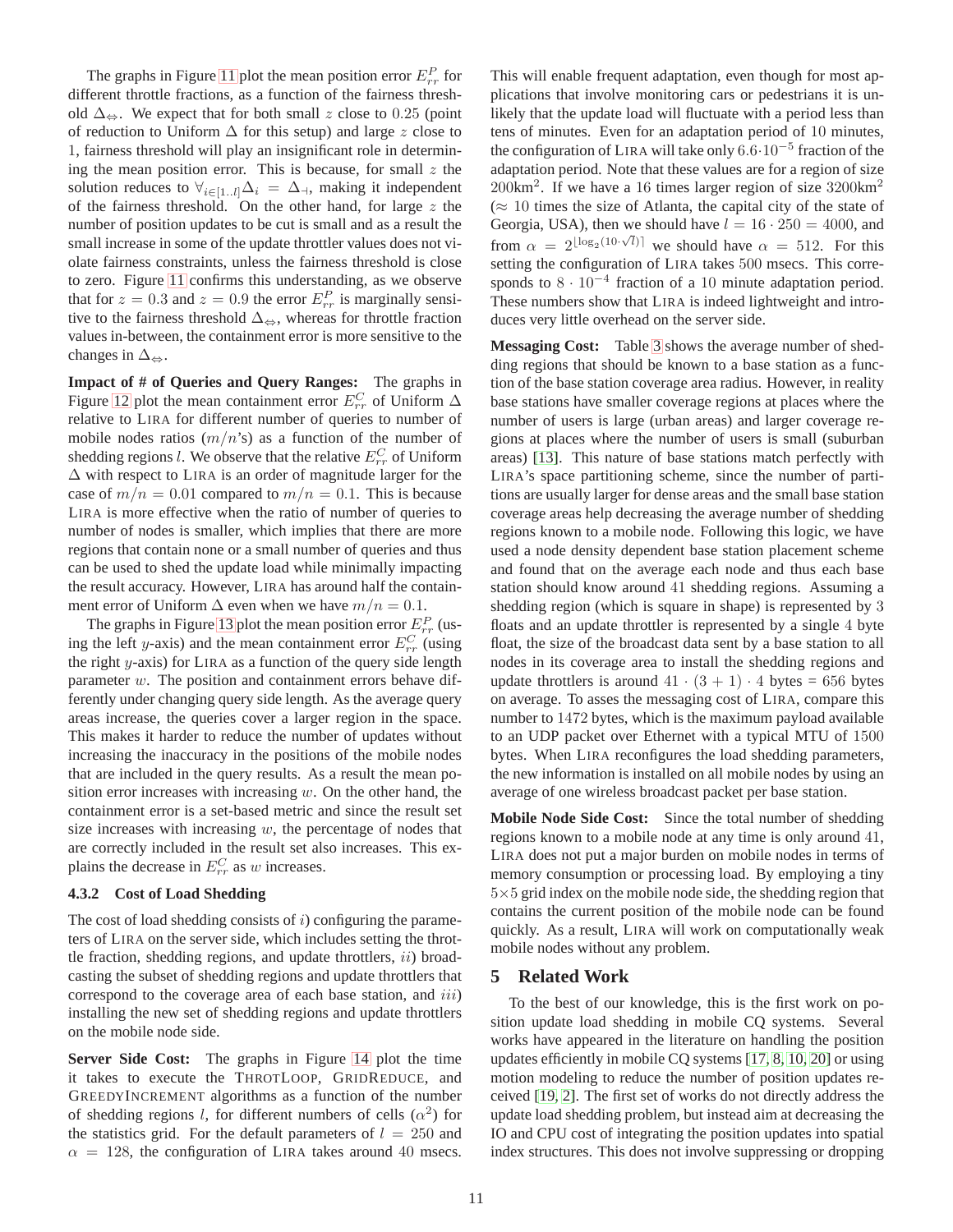![](_page_11_Figure_0.jpeg)

<span id="page-11-11"></span>the position updates from the mobile nodes, which is inevitable when the current resources of the system are not sufficient to handle the update load. Our work is complementary in nature to this line of previous work. The second set of previous work use motion modeling to cut the update load, and ensure that the resulting position updates do not have inaccuracy beyond a prespecified threshold. A key difference is that, our work is driven by the update budget enforced by the load on the system. We adjust the inaccuracy thresholds to reduce the update expenditure of the system to meet the update budget. In other words, our work utilizes the previous work on motion modeling at the mobile node side for actuating the position update suppressing. However, the core of our solution is to find a partitioning and a set of inaccuracy thresholds to associate with each partition, so that the position updates received from the mobile nodes can answer the queries installed in the system accurately.

There have also been a number of distributed solutions to evaluate CQs in mobile systems [\[1,](#page-11-5) [7,](#page-11-2) [3\]](#page-11-4). In these systems, the position updates are only received if they affect a query result. Even though these systems do not provide any load shedding capability, their update load is expected to be significantly lower compared to solutions that track all mobile nodes. It is worth to note that these solutions cannot support historic queries, since the location updates are not received from all objects. The adhoc snapshot queries are also expensive to evaluate. Interestingly, LIRA can be configured to mimic the behavior of these systems by setting the maximum inaccuracy bound  $\Delta$  to a large value. However, our system has the additional advantage of not being tied to any specific query processing technique and has very little overhead.

# **6 Conclusion**

We presented LIRA, a position update load shedder for mobile CQ systems. The primary feature of LIRA is its regionawareness, which enables it to partition the space into a set of shedding regions and apply differing amounts of update throttling for different shedding regions. We formalized the update load shedding problem as an optimization one, where the aim is to minimize the inaccuracy introduced in the query results and the constraint is to meet a given or an automatically calculated update budget. We developed a heuristic algorithm to discover a partitioning of the space that leads to reduced error in query results, and an optimal algorithm that sets the update throttlers associated with each shedding region to minimize the query result inaccuracy. We showed that the LIRA load shedder is sig-

| $\sqrt{\text{base}\text{ station}}$   1.0   2.0   3.0  <br>radius (km) |  |                                   | 4.0 | 5.0 |
|------------------------------------------------------------------------|--|-----------------------------------|-----|-----|
| # of $\Delta_i$ 's<br>per node                                         |  | $3.1$   12.5   28.2   50.2   78.5 |     |     |

41  $\Delta_i$ 's on average, which takes  $41 \cdot (3 + 1) \cdot 4$ bytes = 656 bytes. Compare this to 1472 bytes, which is the maximum payload available to an UDP packet over Ethernet with a typical MTU of 1500 bytes.

<span id="page-11-13"></span>Table 3: Number of shedding regions per base station

<span id="page-11-12"></span>nificantly superior to random update dropping and uniform inaccuracy threshold schemes. Moreover, LIRA is lightweight by design and can be used in conjunction with many of the existing update indexing and mobile CQ processing techniques.

# <span id="page-11-5"></span>**References**

- [1] Y. Cai and K. A. Hua. An adaptive query management technique for efficient real-time monitoring of spatial regions in mobile database systems. In *IEEE International Performance Computing and Communications Conference*, 2002.
- <span id="page-11-8"></span>[2] A. Civilis, C. S. Jensen, and S. Pakalnis. Techniques for efficient road-network-based tracking of moving objects. *IEEE Transactions on Knowledge and Data Engineering*, 17(5):698–712, 2005.
- <span id="page-11-4"></span>[3] B. Gedik and L. Liu. Distributed processing of continuously moving queries on moving objects in a mobile system. In *International Conference on Extending Database Technology*, 2004.
- <span id="page-11-3"></span>[4] B. Gedik, K.-L. Wu, P. S. Yu, and L. Liu. Processing moving queries over moving objects using motion adaptive indexes. In *IEEE Transactions on Knowledge and Data Engineering*, volume 18, pages 651–668, 2006.
- <span id="page-11-0"></span>[5] Google RideFinder home page. http://labs.google.com/ridefinder, Febuary 2006.
- <span id="page-11-10"></span>[6] M. Gruteser and D. Grunwald. Anonymous usage of location-based services through spatial and temporal cloaking. In *ACM International Conference on Mobile Systems, Applications, and Services*, 2003.
- <span id="page-11-2"></span>[7] H. Hu, J. Xu, and D. Lee. A generic framework for monitoring continuous spatial queries over moving objects. In *ACM International Conference on Management of Data*, 2005.
- <span id="page-11-6"></span>[8] C. S. Jensen, D. Lin, and B. C. Ooi. Query and update efficient B+-tree based indexing of moving objects. In *International Conference on Very Large Data Bases*, 2004.
- <span id="page-11-9"></span>[9] D. V. Kalashnikov, S. Prabhakar, S. Hambrusch, and W. Aref. Efficient evaluation of continuous range queries on moving objects. In *International Workshop on Database and Expert Systems Applications (DEXA)*, 2002.
- <span id="page-11-7"></span>[10] M.-L. Lee, W. Hsu, C. S. Jensen, B. Cui, and K. L. Teo. Supporting frequent updates in r-trees: A bottom-up approach. In *International Conference on Very Large Data Bases*, 2003.
- <span id="page-11-1"></span>[11] M. F. Mokbel, X. Xiong, and W. G. Aref. SINA: Scalable